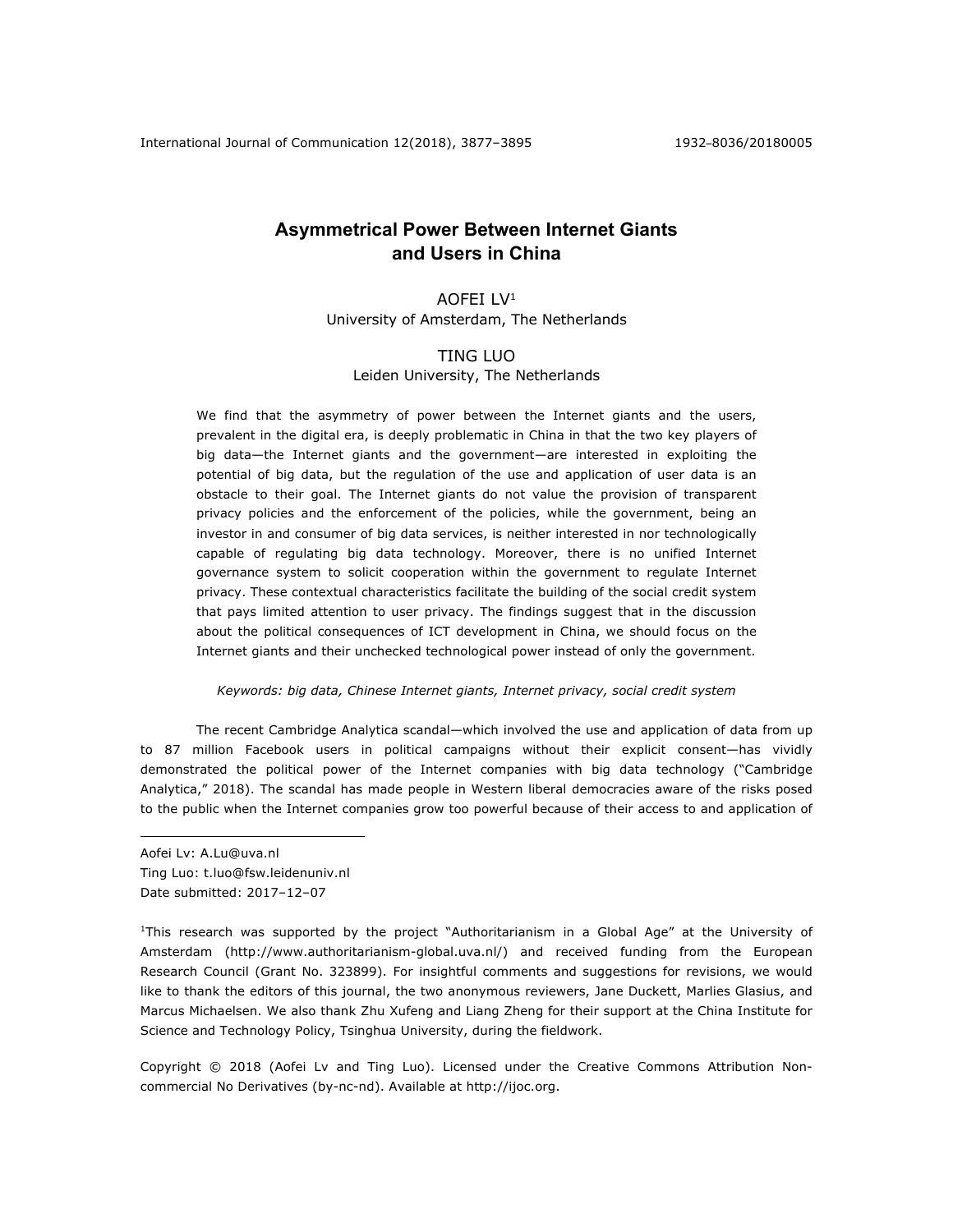1

big data. Yet, while discussing the political impact of ICT in China, scholars and observers tend to focus predominantly on the role of the government in using the big data technology for censorship and surveillance and overlook the power of the Internet giants in China that own and apply the ICT.

The power of the Internet giants comes from their collection, storage, and use of user data. The growing popularity of Internet services in China in recent years has provided the Internet giants with a tremendous amount of user data, making them as powerful as their Western counterparts, if not more so. As of December 2017, the Internet penetration rate in China was 55.8%, more than the global average of 51.7%. Of the 772 million Internet users in China, 93.3% use instant messengers, 68.8% use smartphone payments instead of cash or bank cards for offline purchasing, 69.1% use e-commerce, and 44% use WeChat or Alipay for e-government services, such as social insurance, health insurance, tax, public transportation, and utility bills (CNNIC, 2018). In this article, we illustrate the unregulated collection, usage, and application of user data by the Internet giants and explain why this poses risks to the rights of the users who produce the data.

What risks can the use and application of big data by the Internet giants pose to the users? While people enjoy the convenience facilitated by the Internet giants, and these giants enjoy ever-growing power and profits, few are aware of the potential privacy threats that Internet giants' collection and analysis of personal information pose to Chinese citizens. The notion of privacy indicates one's interpersonal boundary-control processes (Altman, 1975). However, as our social, communicative, and commercial acts increasingly take place online, we leave digital records that are stored by and accessible to Internet giants (Tufekci, 2008). The privacy threats arise when digital records are controlled and used by the Internet giants, and users are no longer able to control their privacy.

Furthermore, with ICT development, the Internet giants are empowered with various tools, such as data mining, association rule learning, and a priori algorithms (e.g., Fayyad, Piatetsky-Shapiro, & Smyth, 1996; Puschmann & Burgess, 2014). With these tools, the giants can not only analyze user data, but also manipulate and filter information for commercial gains. This creates an asymmetry of power between the Internet giants who collect and use the data, and the users who produce the data. Access to user data and big data technology allows Internet giants to decide users' access to information and knowledge, which affects people's real-life choices. Although the asymmetrical power between Internet companies and users is prevalent in the digital age, we argue in this article that the problem is deeply problematic in China.

Relying on interviews with 29 ICT experts, social science scholars, and government officials,<sup>2</sup> we focus on two key players of big data technology—the Internet giants and the government—and examine the contextual characteristics in China that have allowed the giants to exploit user data with very limited restrictions, aggravating the asymmetry of power between Internet giants and users. We find that on ICT development, the government and the Internet giants are currently allies; ICT development can sustain economic growth and technology development for the government, and bring revenues to the Internet

 $2$  The semi-structured interviews were conducted between October 2015 and June 2016 in Beijing, Shanghai, Hangzhou, and Shanxi.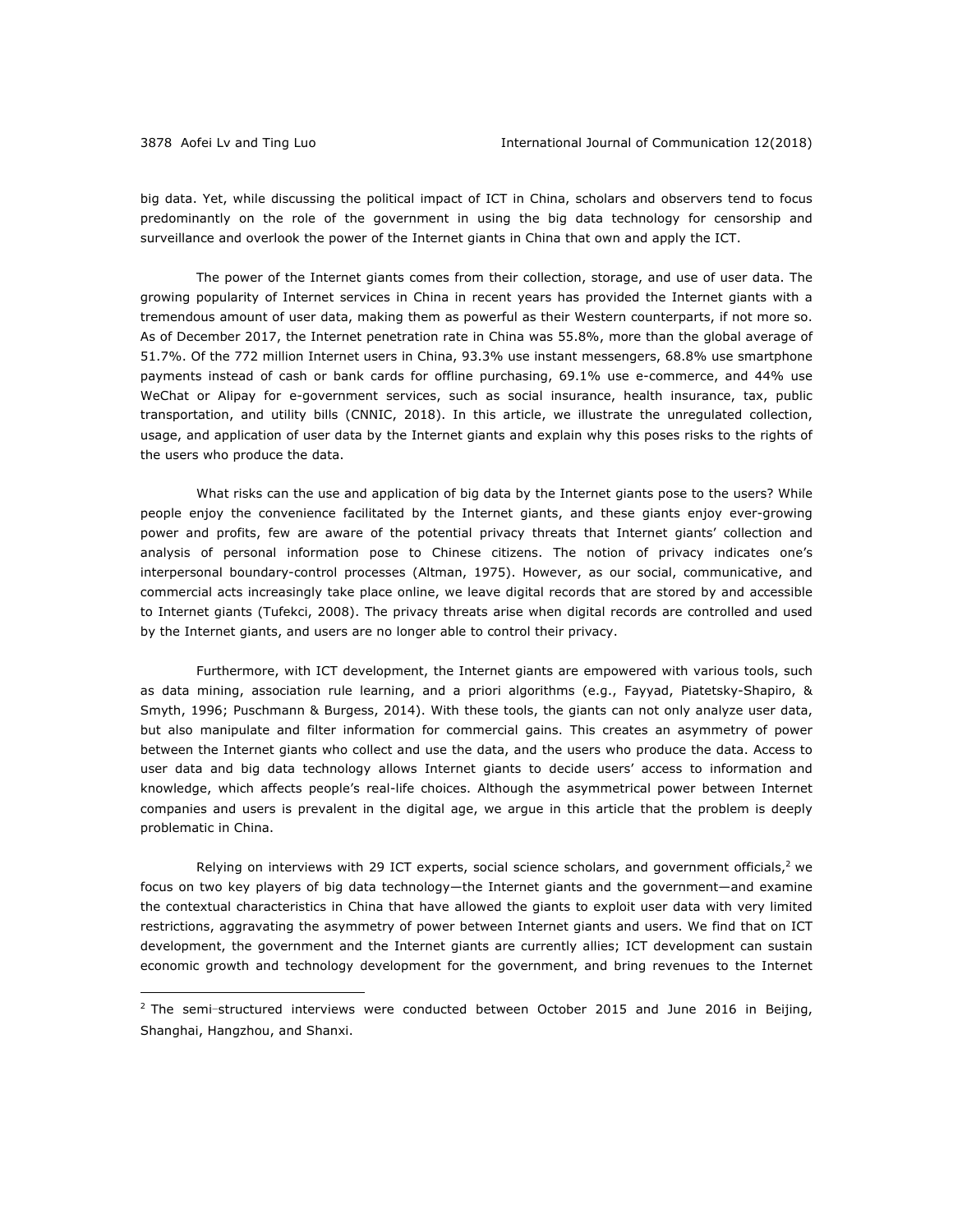giants. Thus, at present, both the Internet giants and the government have limited interest in regulating Internet privacy. Moreover, the government also lacks the technological capability and a unified Internet governance system to regulate Internet privacy. These contextual characteristics facilitate the building of the social credit system that pays limited attention to user privacy.

Regarding case selection, we choose Baidu, Alibaba and Tencent (BAT)—the biggest Chinese Internet giants—as the main cases of the Internet giants in China for two reasons. First, they are not only the largest Internet service providers in terms of annual profits and the number of active users in China, but also the most important digital players of the Chinese economy and ICT development. BAT are three of the world's top 10 largest Internet corporations in terms of revenue and market capitalization. By the end of 2017, the market capitalization of BAT took 73.9% of total market capitalization of Chinese-listed Internet companies (CNNIC, 2018). Moreover, BAT not only develop their own technology, but also invest in ICT development. In 2016, BAT provided 42% of all venture capital investment in China. In comparison, Facebook, Amazon, Netflix, and Google together contributed 5% of venture capital investment in the United States in the same year. One in every five top Chinese start-ups is founded by BAT, and an additional 30% of them receive funding from BAT (Woetzel et al., 2017).

Second, the ability of the Internet giants to collect, use, and apply big data depends on their business model. And the business model of BAT—attracting users to stay on their platforms for every aspect of their lives—enables BAT to collect user data covering all areas of online and offline activities and to build a large user base for the use and application of big data. This serves the research purpose of this article: investigation of the unregulated use of user data by Internet companies in China. Unlike the Internet corporations in the United States that tend to specialize in a few core businesses—for example, Twitter in microblogging and Uber in ride sharing—BAT are expanding their businesses vertically and horizontally into various areas that closely link both online business and offline local services, and they offer users a one-stop shop for a wide variety of services, including health, information, entertainment, ecommerce, and social interactions. This creates a multifaceted and multi-industry digital ecosystem (Jia & Kenney, 2016). As such, the Chinese are increasingly reliant on these all-in-one super-apps for managing their daily activities, enabling BAT to have access to tens of millions of pieces of user data.

This article proceeds as follows. We begin with a review of literature on the power of ICT in China and outline the contributions of this article, followed by an examination of the asymmetrical power between Internet companies and users in the digital era. In the fourth section, we provide empirical evidence to illustrate the practices of information manipulation and filtering conducted by the Internet giants in China. Then, we examine the four contextual characteristics in China that have aggravated the digital divide between Internet giants and users, and the building of the social credit system is used as an example to illustrate these contextual characteristics. Finally, the article concludes with implications and avenues for future research.

## **The Power of Information Communication Technologies in China**

As ICT and the Internet have become important communication tools, scholars have acknowledged the political impact of ICT on the state and the citizens in China. Earlier scholarship has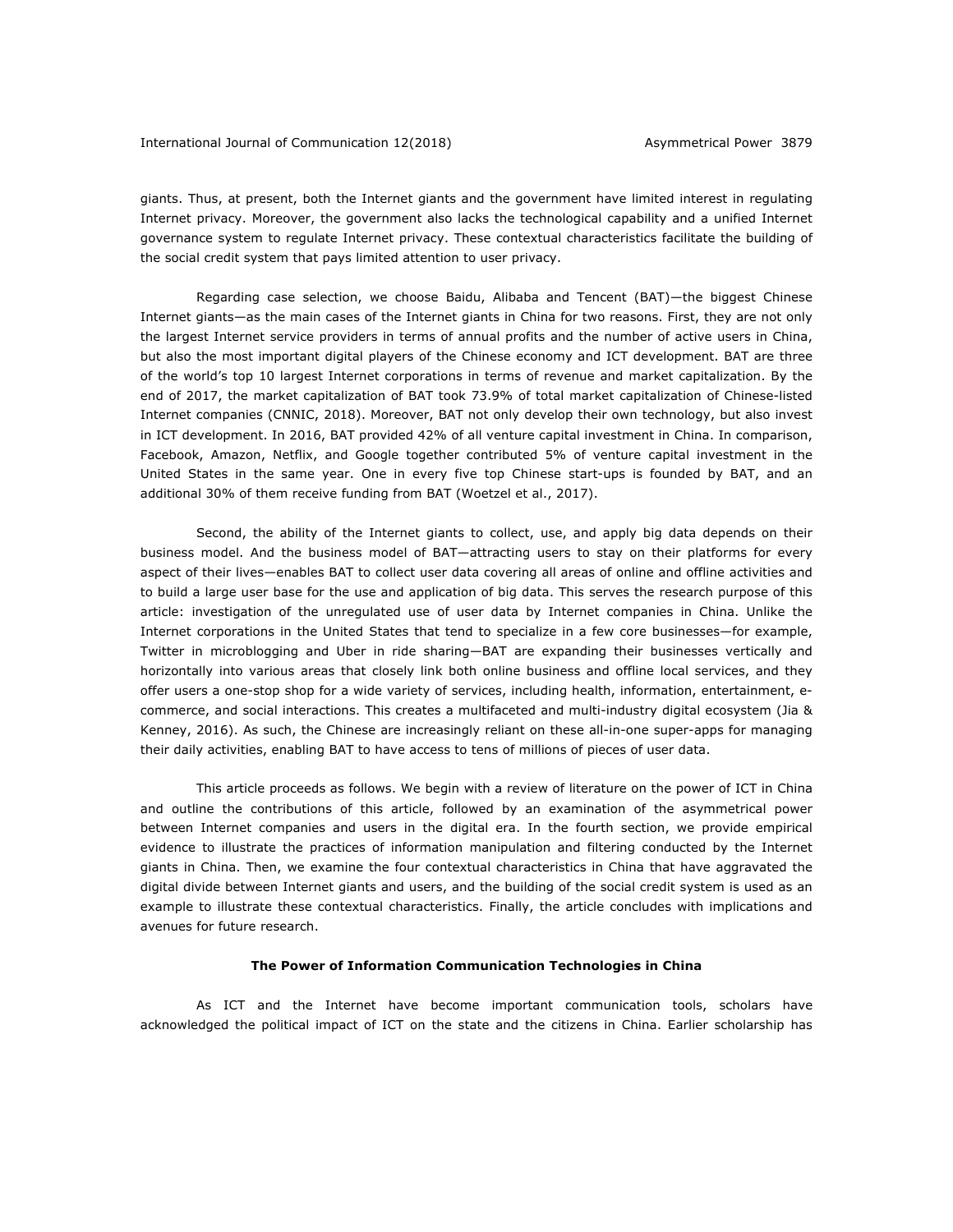emphasized the efforts by the Chinese government to develop online censorship techniques. In China, an extensive system of Internet surveillance and control has been built to control information flow. The system includes the building of a government-controlled gateway to channel international connections to the global Internet (Boas, 2006), the regulation of privately owned and operated Internet platforms and telecommunications networks (Mackinnon, 2011), and the construction of a hierarchical structure of Internet regulation and a system of punishment mechanisms directed at various actors in the networks (Qiu, 2000).

Increasingly, the Chinese government has moved toward adopting softer and subtler methods of online control. The government hires online troops to fabricate support and distract attention away from controversial issues (Han, 2015; King, Pan, & Roberts, 2017; Miller, 2016). Online space has also been used by party officials to gather information about public opinion (Qiang, 2011), to receive feedback on policies and respond to public opinion strategically (Chen, Pan, & Xu, 2016), and to inform official media or identify and neutralize potential threats (Sullivan, 2013).

Although much of the current discussion on the power of ICT in China has concentrated on the use of ICT for informational and communicative activities, and how the informational and communicative functions of ICT empower the government, here we consider the commercial function of ICT as well as the other two functions in our analysis of the power and political impact of BAT. This shift of focus is particularly relevant to the development of ICT and the new trend that people are increasingly using the Internet not only for informational and communicative activities, but also for commercial activities purchasing products online, for example. This is the first contribution of the article.

The second contribution is to shift the current discussion on the power of ICT in China from the government to the Internet giants. Thus far, the discussion has focused on the former, especially its ability to co-opt the Internet giants for surveillance and censorship. Yet, the relatively powerful interests in the use and application of big data include not only the government, but also Internet giants who have direct access to and control of the big data. We know very little about the power of the Internet giants in China and its impact on Internet users.

## **The Asymmetrical Power Between Internet Companies and Users in the Digital Age**

Though there is limited discussion on the asymmetry of power between Internet companies and users in China, the impact of the application of big data on users has been widely discussed by communication scholars in other contexts. Big data refers to a capacity to search, aggregate, store, and cross-reference large data sets (boyd & Crawford, 2012). There are three specific characteristics of big data—the amount of data, the speed of data, and the range of data types/sources—that require advanced technical approaches and skills to store and make use of it (Curry, 2016). These challenges create a digital divide between the big data rich and the big data poor (boyd & Crawford, 2012). More specifically, the digital divide represents the asymmetrical power between the relatively small group of privileged companies that have the means to collect data and the expertise to analyze data, and the large group of Internet users who create the data (Manovich,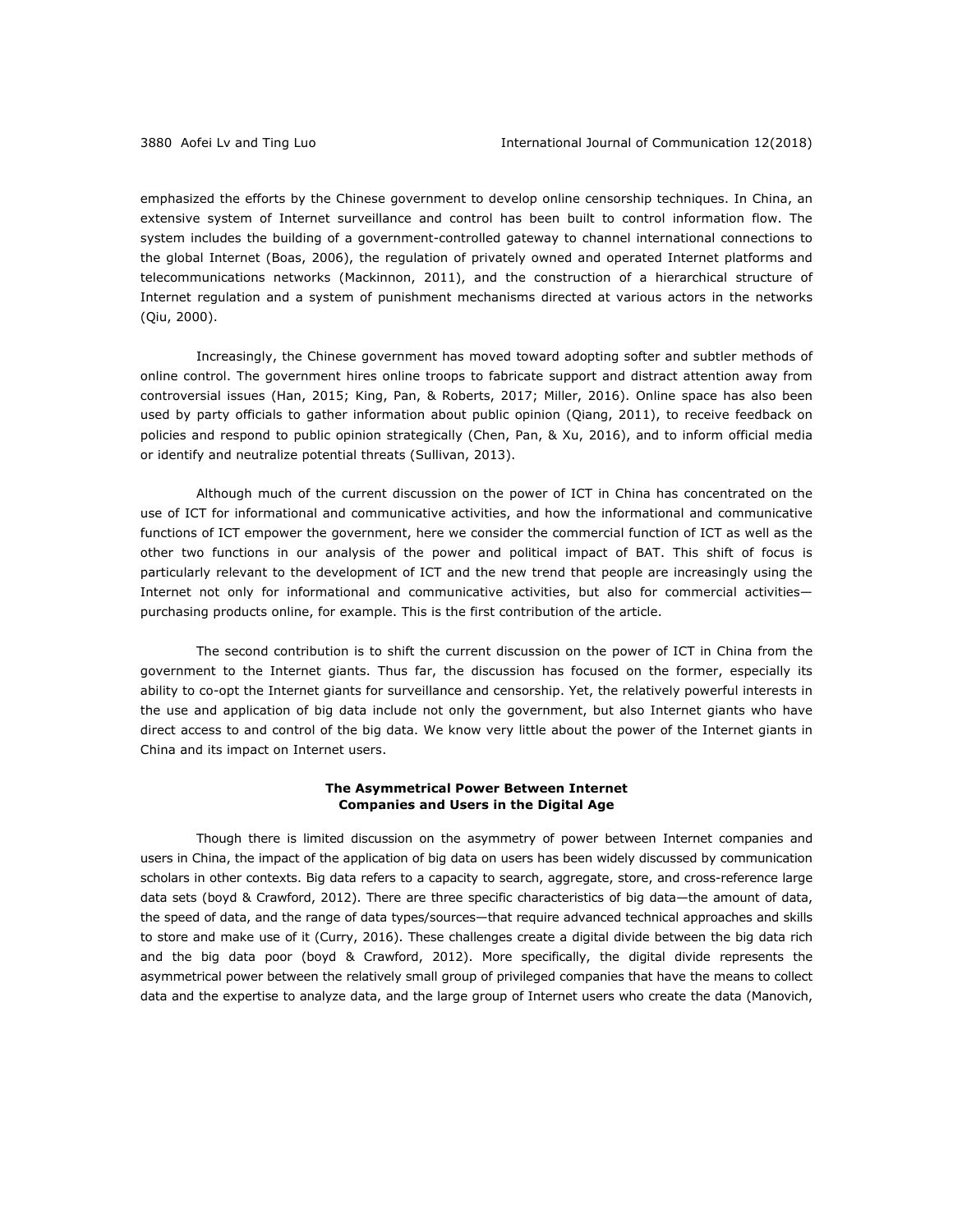2012). The threat to user privacy and the asymmetrical power between Internet companies and users is exacerbated by the companies' application of data mining, data sorting, and targeting.

In the data mining process, the digital divide mainly concerns access to information, data, and technology. Data mining is the process of surveilling data and discerning unexpected and unanticipated correlations behind the massive amount of human online activities (Andrejevic, 2014). There are two problems behind data mining. First, it involves surveillance and monitoring of citizens' online data. The boundary between surveillance for a government's political purposes and surveillance for commercial purposes is blurred in that any government can also be a customer of the Internet companies and purchase the surveillance and monitoring services. Snowden's revelations have shown that government agencies in Western liberal democracies are also mining and digging into data that users share with the commercial Internet companies (Greenwald, 2014). As Garton-Ash concluded (2013), "were Big Brother to come back in the 21st century, he would return as a public-private partnership" (2013, para. 1). Second, interpretation is an essential element of data analysis, which is subject to limitation and bias (boyd & Crawford, 2012). With the Internet giants dominating the mining and analyzing of user data, the analysis and interpretation of the human online data might well be biased toward the interests and viewpoints of the privileged Internet companies, and disempower the users.

In the data sorting and targeting process, the digital divide goes beyond access to data and technology, concerning access to useful knowledge and impacting people's life choices (Andrejevic, 2014; Lyon, 2003). Data sorting and targeting is a process of creating and reinforcing social divisions or even digital discrimination (Lyon, 2003). Raw data are sorted based on a set of criteria decided by and only known to the Internet companies; based on classified information, Internet companies can predict user preferences and feed users with information they think those users want. This personalization process creates the so-called filter bubble, which can introduce a new form of invisible propaganda, indoctrinating users with their own ideas and amplifying users' desire for things that they are familiar with (Pariser, 2011). This new form of invisible propaganda can be used by governments for political purposes and by commercial corporations for commercial purposes. Because of personalization, the effect of propaganda might be more persuasive because it appears subtler and less artificial.

In sorting and targeting, based on probabilistic predictions that take into account both individual and aggregate level data over time, the Internet companies decide who gets access to what knowledge or information in what form. Moreover, in the process of selecting information, governments or commercial corporations can purchase influence. Thus, the asymmetry runs deep in that it creates "a divide between the kinds of useful 'knowledge' available to those with and without access to the database" (Andrejevic, 2014, p. 1677), and it can have real effects on people's life chances (Lyon, 2003).

Next, we explain the practices of information manipulation and filtering by the Internet giants in China that create the asymmetry of power between the giants and the users.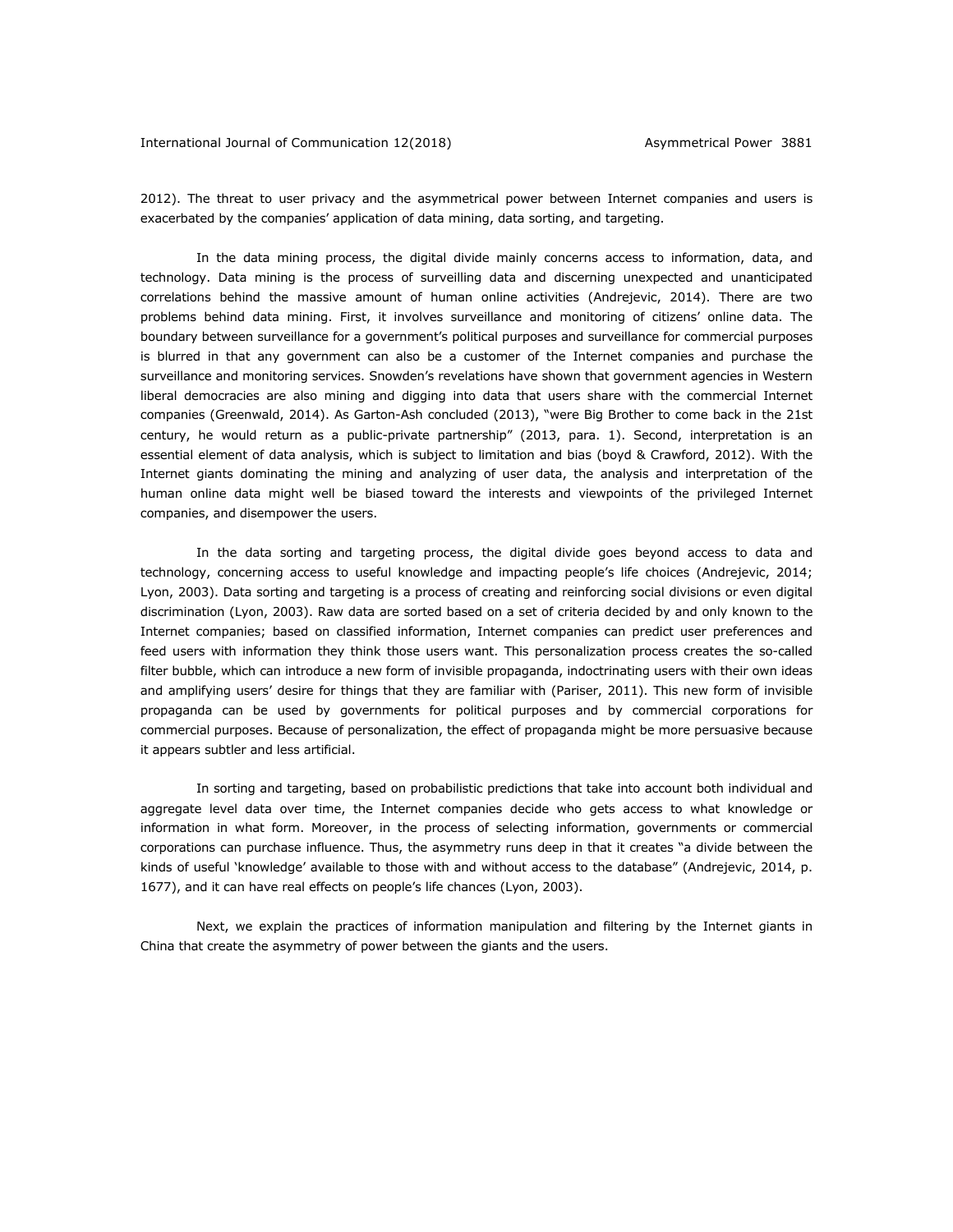#### **Information Manipulation and Filtering by the Internet Giants in China**

Similar to their Western counterparts, Internet giants in China manipulate and filter information and create the "filter bubble." One typical example is the customized news delivery by online news aggregators. Jinri Toutiao is a very popular online news aggregator in China. As an engineer of big data in Baidu revealed:

Jinri Toutiao claims to be an intelligent news portal that selects and feeds news to users based on user needs. Counting on Jinri Toutiao to select and feed news means that users transfer their rights of information selection to the app. As long as you use the app to read news, it will always select what it wants you to see. For instance, Jinri Toutiao always puts official propaganda news of President Xi at the top of the news list. Did you choose to read it? No! That is because it wants you to see it. 3

In this case, the political intention of the government is featured in the personalization of news information.

The sorting and targeting of information can also be affected by commercial purposes. Deleting negative news and information about a brand is a typical marketing strategy in the digital marketing field. Depending on the difficulty of deletion and the popularity of social media sites, the price of deleting negative information ranges from \$15 (¥100) to \$750 (¥5000) per post (Wu, Jakubowicz, & Cao, 2014). Censoring negative information is quite often requested by celebrities and companies to cover up negative news that can influence their reputation or stock prices. A senior manager of a private Internet company provided an example:

Social media are able to arrange the content in the way they want. Otherwise how could those celebrities, officials, and companies cover up their scandals, such as cheating, corruption, and other negative news? A few months ago, when pictures showing that XXX [a Chinese movie star] cheated on his wife was exposed on the Internet, do you know how much he paid for Weibo to cover up and how much he paid for online troops to "clean" him? . . . We didn't delete all the discussions of this issue, because it takes too much effort. We just disabled any "#" related to this so it wouldn't be promoted to the front page as a "hot topic." In the meantime, we promoted other news, such as soccer and Adele's new songs. Eventually, public attention shifted, because people forget things very easily. We use the same technical methods to deal with any information requested by a third party.4

In this case, information is covered up, and the commercial online troops are hired to fabricate support and distract attention away from the negative information for commercial companies and

<sup>&</sup>lt;sup>3</sup> Interview with B003, engineer of big data, Baidu, May 2017, telephone.

<sup>4</sup> Interview with A015, senior manager of government relations, Youku, January 2016, Beijing.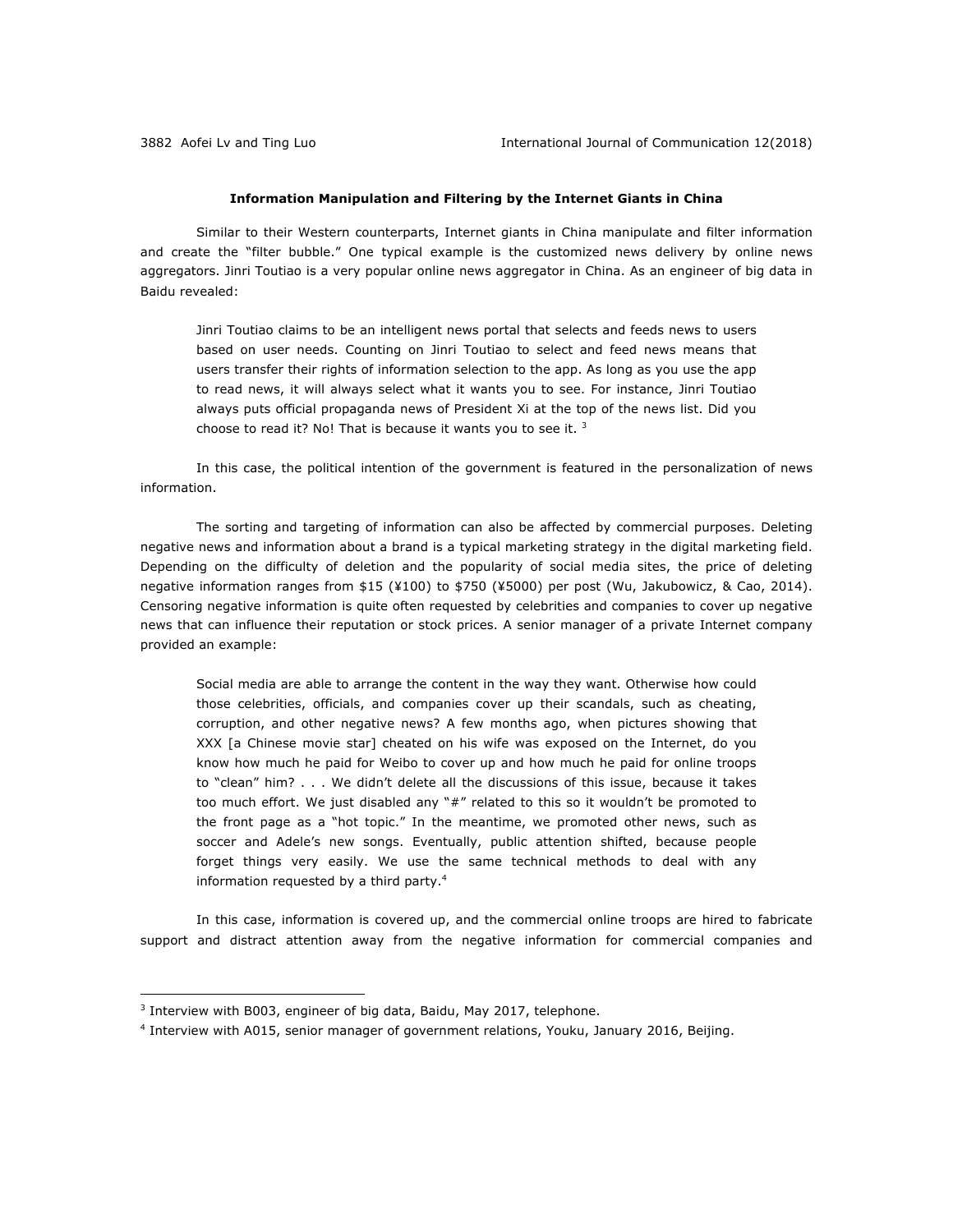#### International Journal of Communication 12(2018) Asymmetrical Power 3883

celebrities. The 50 cent parties documented by political science scholars (Han, 2015; King et al., 2017; Miller, 2016) do not seem to differ much from the commercial online troops in this example.

On search engines, companies can pay to have their results ranked high in the search results. Baidu sells the listings to bidders (*jingjia paiming*) who pay the highest prices, without vetting the claims or products. As a Baidu manager revealed, "Our main task is to earn profit for Baidu. We don't have authority or expertise to judge whether the ads are real or not."5 False claims made by a hospital appearing on a Baidu search result, for example, indirectly caused the death of a young college student in China ("China Investigates," 2016). Although this is an extreme case, given that people are increasingly relying on the Internet to acquire information, the selection of "useful" information by the Internet companies has tremendous impact on people's real-life decisions.

Although the asymmetry of power between the Internet giants and the users in China presented earlier does not differ much from the same conflict in developed, Western countries, we will demonstrate next why the privacy risks posed by the Internet giants' application of big data are worse in China. Existing scholarship on privacy concerns tends to paint China as an exceptional case where, for historical and cultural reasons, the public lacks privacy concerns (Farrall, 2008; McDougall & Hansson, 2002). Yet, empirical investigations reveal that Chinese Internet users are not much different from users elsewhere in the world regarding the relationship between privacy concerns and information disclosure online. Studies of users of social network sites, such as Facebook and Myspace, found no association between privacy concerns and users' decision to join Facebook and to reveal personal information (Acquisti & Gross, 2006; Tufekci, 2008). Similarly, a survey study of Weibo users in China reveals that information disclosure is strongly related to user perception of benefits they can gain from the online media, while it has no association with their privacy concerns (Zhang, Amos, & Pentina, 2015). Therefore, public perception of privacy is not the reason for the aggravated Internet privacy violations in China.

Instead, we focus on the two key players of big data in China—the Internet giants and the government—and examine the contextual characteristics that have allowed the exploitation of user data. We start by looking at the lack of transparent privacy policies and enforcement of the policies by the Internet giants.

#### **The Lack of Transparent Privacy Policies and the Enforcement of the Policies**

Although popular websites were launched in China in the early 2000s, the first national assessment of privacy policies of Internet products and services was carried out and released more than a decade later, in 2017. This annual report illustrated the prevalence of poor transparency in the privacy policies of websites and apps in China (Nandu Personal Data Protection Research Centre, 2017). In their assessment of the privacy policies of the most popular 1,550 Chinese websites and apps, more than 80% ranked low or relatively low in privacy policy transparency. Common problems in the "low" or "relatively low" ranks are a lack of user rights clauses, the use of standardized and older versions of privacy texts that fail to reflect the services provided or to protect users' rights, and having terms that allow Internet

<sup>5</sup> Interview with B012, senior product manager, Leshi, June 2017, Beijing.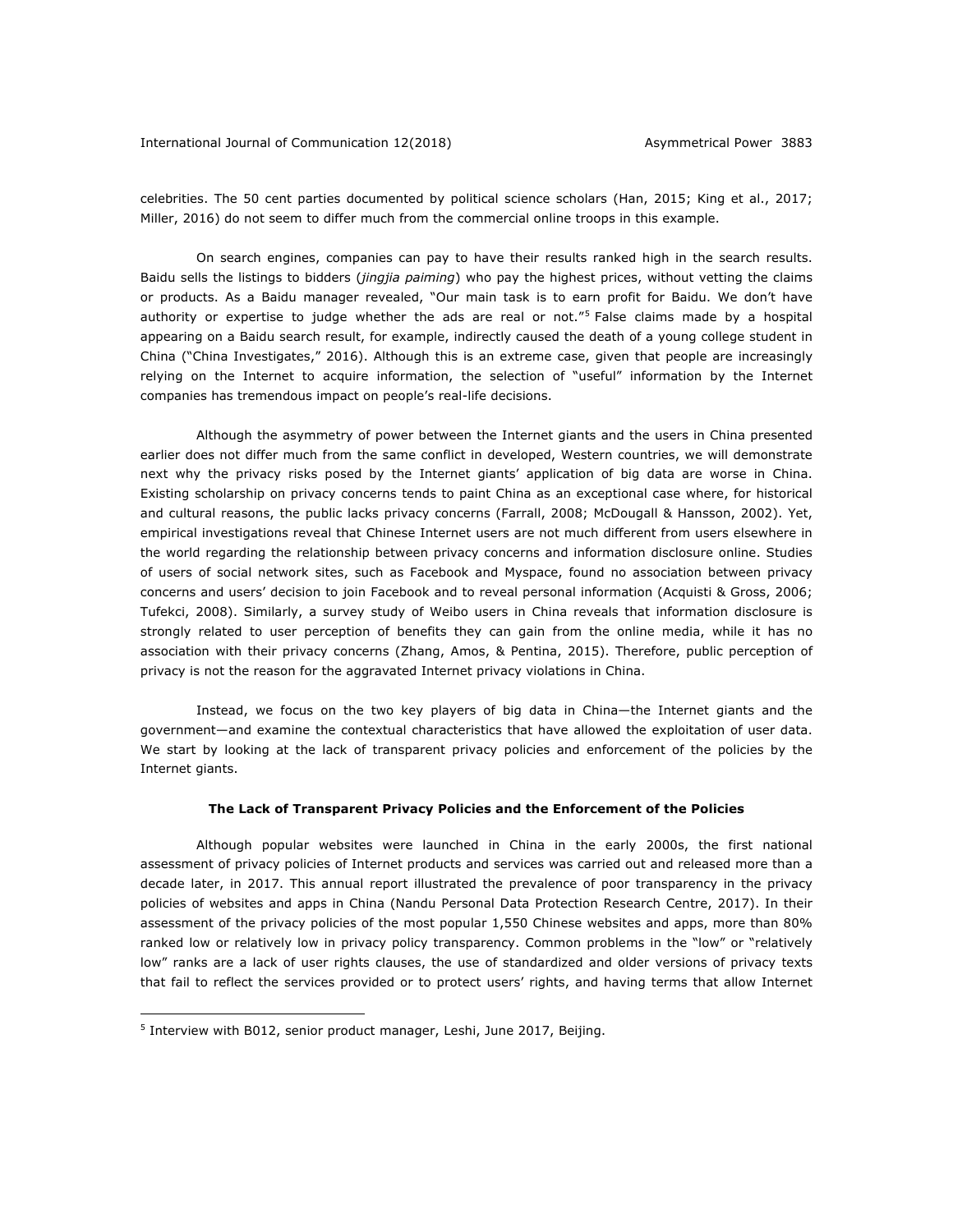1

giants to sell user data for commercial purposes without asking for user consent. What is worse, a few websites and apps do not have any privacy policies.

The assessment concerns only the contents of privacy policies. Yet, to deal with the threat to user privacy, the implementation and enforcement of privacy policies are much more important. As the annual report has noted, how Internet giants implement their privacy policies, especially on issues such as how to share user information with third parties and how to deal with user data of unregistered users, remains unknown.

Installing mechanisms to regulate and enforce the collection, storage, and use of user data is not a concern of the Chinese Internet giants. In March 2018, in a discussion about user privacy at a China development forum with the CEOs of IBM and Google, Baidu CEO Robin Li claimed that Chinese users are less concerned about privacy and more willing to trade personal privacy for the greater convenience offered by Internet services and products than users in the West (The Beijing News, 2018). This claim triggered a heated debate online and received a lot of criticism from Internet users in China, demonstrating that the claim was no more than an excuse used by the Internet giants to justify their lack of user privacy protection policies. For the majority of Internet giants in China, their priority is to collect as much user data as possible and decide later what data to use and how (Yang, 2018).

#### **Lack of Government Interest in Regulating Internet Privacy**

The most important factor exacerbating the abuse of user data by Internet giants is the lack of government interest in regulating their access to, management of, and use of user data. The Chinese government is an investor and consumer of big data services—and the government's interests lie in exploiting the potential of big data rather than regulating it. A report by McKinsey on digital development in China noted, "The government gave digital players space to experiment before enacting official regulation, and is now becoming an active supporter" (Woetzel et al., 2017, p. 13). During the early stage of Internet development, digital players did enjoy considerable space for development and innovation. For instance, the first online payment service was launched by Taobao (Alibaba's e-commerce website) in 2003, and it was not until 2010 that The People's Bank of China started to regulate it through the first regulation, "Non-financial Institutions Payment Service Management Measures" (The People's Bank of China, 2010). Consequently, between 2003 and 2010, Taobao had considerable leeway to develop its ecommerce business, collect user data, and use the data to innovate its payment services (Woetzel et al., 2017). A previous Ministry of Information and Information Technology (MIIT) officer also attributed the wild growth and expansion of the Chinese Internet companies in the first decade of the 21st century to the fact that the government imposes very limited restrictions on the digital players.<sup>6</sup>

Today, the government has become an active supporter of digital players by promoting the digital economy and ICT development. A series of policies have been issued to develop and strengthen ICT as a new engine for economic growth. For instance, in 2015, the government unveiled a national development plan, "Internet Plus," the key of which is to keep pace with the information trend and utilize Internet

<sup>6</sup> Interview with A009, CEO of a fintech company, then an official of the MIIT, and then senior manager of government relations, Baidu, November 2015, Beijing.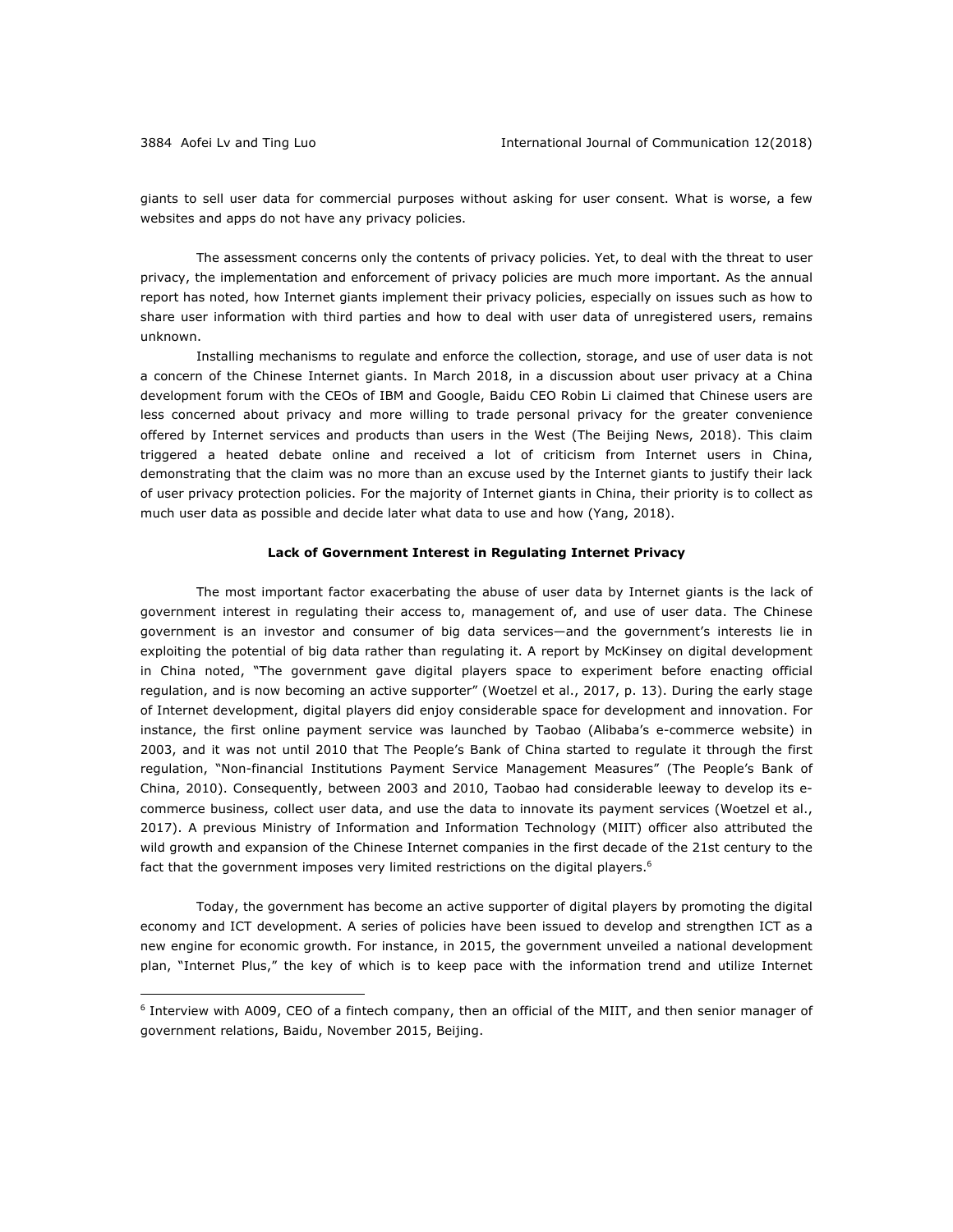development to boost economic development (State Council, 2015). The development plan came with a series of detailed action plans that integrate the Internet, cloud computing, big data, logistics, social security, consumer industry, and manufacturing. In 2017, China Internet Investment Fund, a state-owned venture capital fund, planned to invest \$15.89 billion (¥100 billion) in Chinese Internet companies (Woetzel et al., 2017). As can be seen, the Chinese government's priorities and interests lie in helping Internet giants to develop digital technology for economic growth—and ICT development relies on the collection, storage, and use of user data. Thus, there is little incentive for the government to rein in the use and application of big data for the sake of user privacy.

The Chinese government's lack of interest in protecting user privacy is also illustrated by actions taken by responsible ministries and party organs. For example, in September 2010, Qihoo360, the biggest Chinese Internet security company known for its antivirus software, accused QQ, an instant messenger from Tencent, of spying on and scanning its users' computers for personal data. Tencent fought back and accused Qihoo360 of fabricated news and illicit competition. Although part of the dispute was related to the collection and use of users' personal information, the MIIT, which is directly in charge of Internet development, only intervened in the dispute in regard to illicit market competition. The solution provided by MIIT in November 2010 solely focused on how to regulate the competition between the two companies, but made no mention of how to protect user privacy (MIIT, 2010).

This reveals the government's interest in ICT development, which it considers a new engine for sustainable economic growth. Allowing the Chinese Internet giants to explore the potential of big data technology is key to this vision. Thus, as it stands, the Chinese government is unlikely to regulate Internet privacy for the sake of user personal information security because this would stifle the growth of Internet giants in China.

### **The Chinese Government's Lack of Technological Capability**

That the Chinese government has been successful in soliciting the cooperation of the Internet giants in developing and applying ICT for censorship and surveillance has made scholars and observers overestimate the government's technological capability. As we will show, it is the Internet corporations that build the Internet tools and develop big data and algorithms; it is also the corporations that execute and implement censorship and surveillance on behalf of the Chinese government. The government does not have the skills in and knowledge on big data, or the working manner and mindset, to develop and manage such data, preventing it from regulating the big data use of the Internet giants. In other words, the Chinese government lacks the technological capability to regulate big data technology.

Realizing the importance of big data and the information industry, the Chinese government has built a few big data centers, such as the Guiyang Platform for Big Data Transaction Services (built in April 2015). Government departments and state-owned corporations also sponsor or create state-led institutions and projects for big data research, such as the Beijing Institute of Big Data Research. Yet, the building of these institutes and projects is often only to please higher-level government and to receive government funding. Staff working in these state-led or state-owned centers have neither skills in nor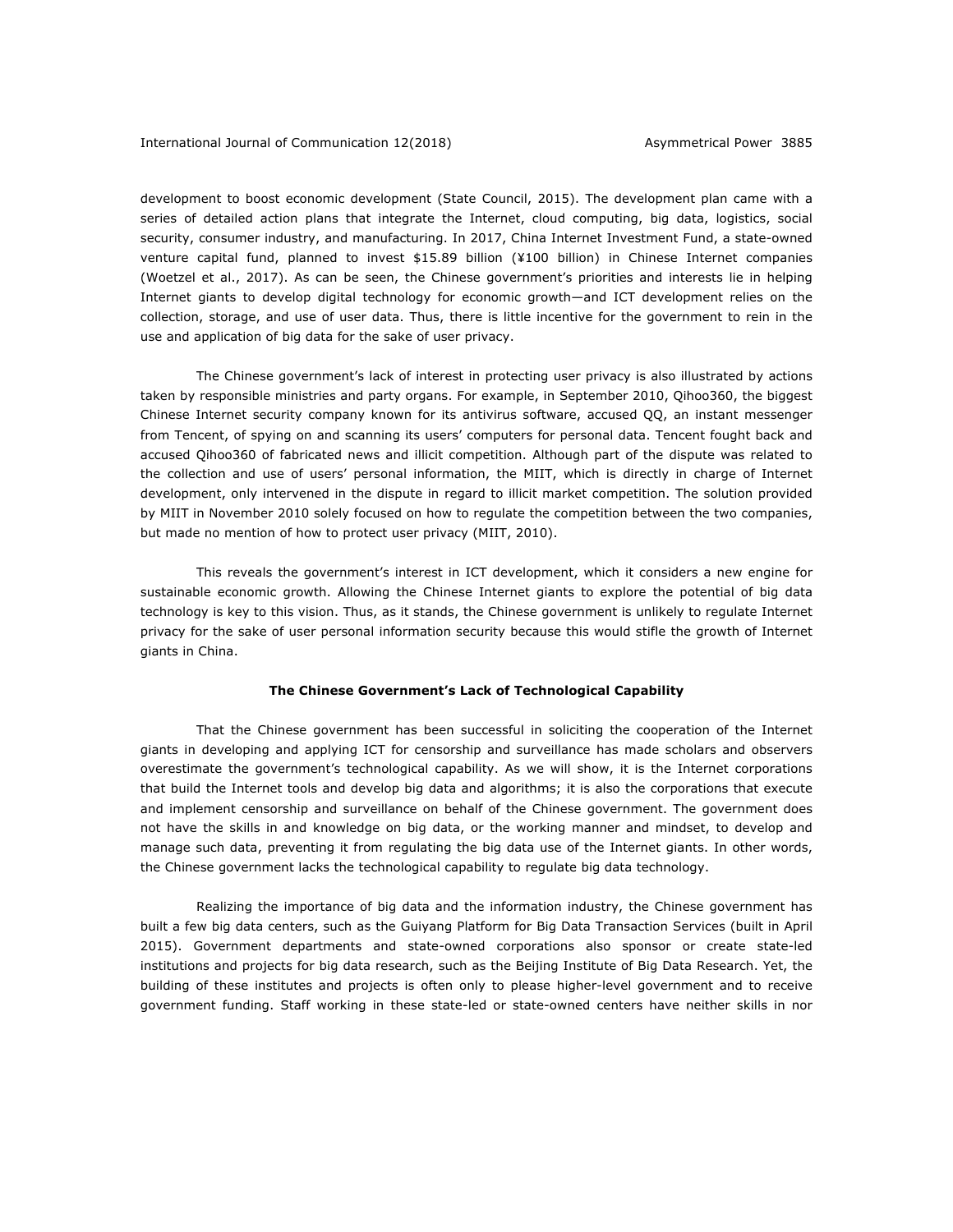<u>.</u>

knowledge on big data. The Guiyang big data center is a typical example. An engineer of a state-owned telecom corporation revealed:

Do you know how my company decided to build the big data research center? When President Xi visited Guiyang center [Guiyang platform for Big Data Transaction Services], he said "Big data is really important." The executive of my company saw it as an opportunity to join a project strongly promoted by the government, especially since "Internet Plus" is such a hot concept. He then applied for government funding to build the big data center. That's it! It is not because my company has the capability to collect big data or analyze it, or has a detailed plan to develop big data technology. It is just because it's a government-led project and my company wants to share some profit. … Moreover, the center is now led by officials appointed by upper-level leaders instead of engineers. How could a political official analyze big data? As an engineer, it is difficult for me to explain to them what big data is, to say nothing about the complicated computer technology.7

Because of a lack of skills in and knowledge on big data technology, the Guiyang big data center has ended up being primarily a center for storing big data, with limited data storage capacity.

Another major problem faced by the state-owned or state-led data centers is the bureaucratic mindset and manner of working. In these data centers, staff strive to follow orders from above instead of focusing on developing technology and innovating big data analysis to satisfy user needs. That the Guiyang center was built to attract funding from the government has also vividly demonstrated this problem. A senior engineer of the Chinese Academy of Sciences revealed the difference between the Internet giants and the government in terms of developing and managing big data technology:

Compared with BAT, state-owned companies and data centers do not base the development of technology on market demands, and they also do not have the capability to apply technology in practice. If you check the programs of all conferences on advanced technology in China, you will find that most advanced technology is developed by BAT. In other words, BAT are far more advanced than the state-owned companies and the Chinese Academy of Sciences on technology development. 8

As can be seen, the Chinese government does not have the skills in and knowledge on big data, or the working manner and mindset, to develop and manage big data. This weakness has prevented the government from regulating the use and application of big data. The technological know-how for big data technology is predominantly possessed by the Internet giants. The Chinese government has the big data vision, but does not have the skills, knowledge, or mindset. The example of real name registration

 $<sup>7</sup>$  Interview with B009, engineer of a state-owned telecom company, June 2017, Taiyuan.</sup>

<sup>&</sup>lt;sup>8</sup> Interview with B011, senior engineer of the Chinese Academy of Sciences, then engineer of Huawei, June 2017, Beijing.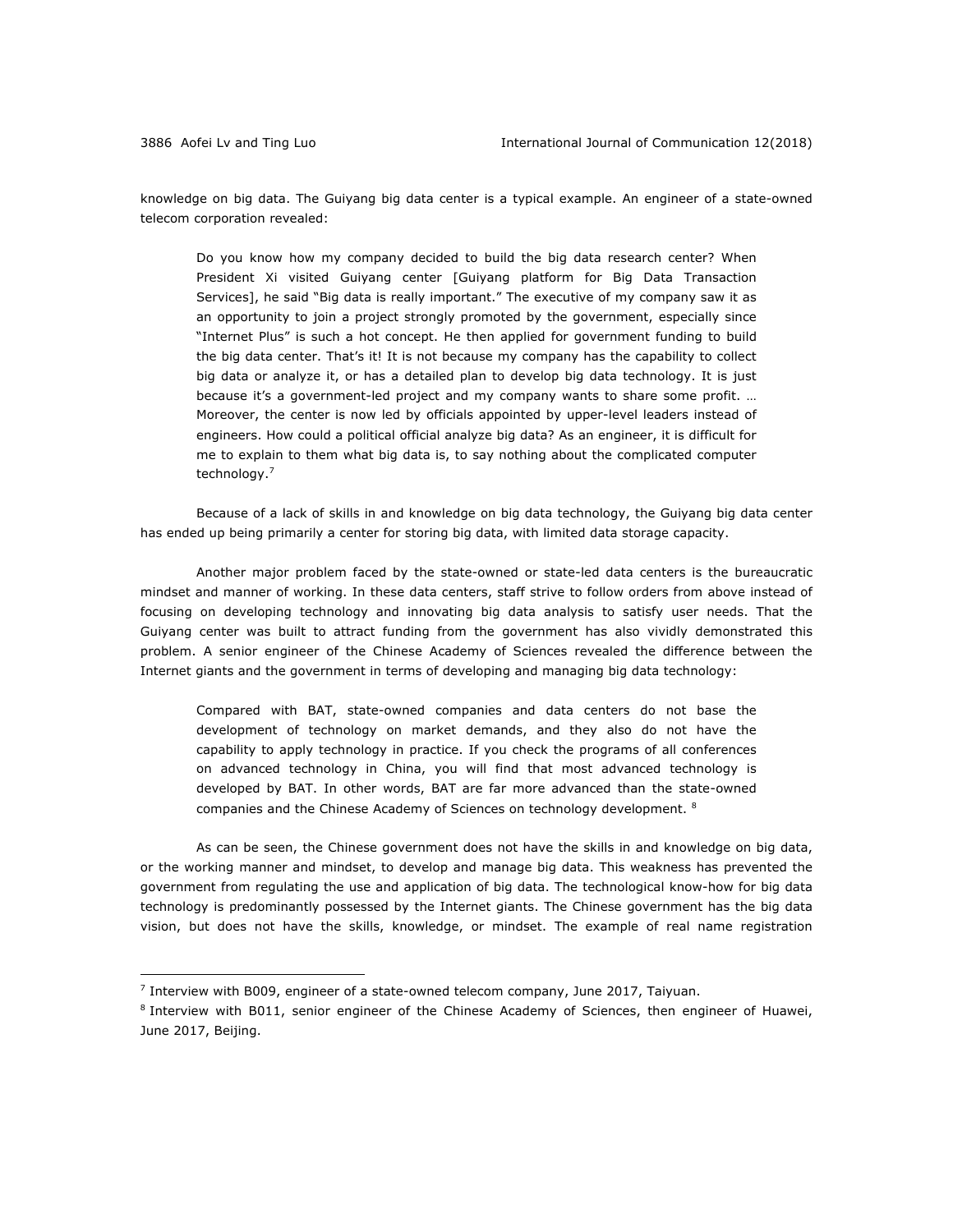illustrates the difference between the government and the Internet giants in their technological capability. An engineer of big data at Sohu revealed:

Ten years ago, when the Chinese government started to call for real name registration on the Internet, people were reluctant to do it. However, nowadays when Ali or WeChat says "register with your real name, you will get a bonus or have access to advanced functions of the apps," people are eager to do so voluntarily. You tell me which is more powerful: the government or the companies.<sup>9</sup>

This example demonstrates that using ICT, the Internet giants are able to incentivize users and achieve real-name registration on the Internet, whereas the government cannot.

#### **Fragmented Internet Governance System**

Fragmentation of Internet governance within the central government and across different regions and areas of China makes it difficult to build collaboration on Internet privacy regulation and is another major obstacle to a unified effort on big data regulation. At the central level, departments are assigned different and conflicting responsibilities related to the Internet, making it difficult for them to cooperate on Internet privacy regulation. The Cyberspace Administration of China (CAC),<sup>10</sup> headed by the CCP General Secretary Xi Jinping, is in charge of censorship, oversight, and regulation formulation and implementation on a variety of issues related to the Chinese Internet, while the State Council and its department, the MIIT, is in charge of Internet development, such as infrastructure, business registration, and technological development. The government wants to boost economic development by promoting Internet development on the one hand, but wants to maintain stability by controlling information on the Internet on the other (Lee & Lio, 2016). Quite often, these two aims are conflicting, but they are assigned to these two organizations at the central level, with the CAC responsible for maintaining stability and the State Council responsible for economic development. The disagreement between these two organs at the central level regarding their aims makes it difficult for them to cooperate on regulating Internet privacy.

Even though the CAC has grown considerable enforcement power since 2014, regulating Internet privacy is not its priority. Since 2014, the CAC has been centralizing power on various issues related to the Chinese Internet from other departments, including taking away the enforcement power possessed by the MIIT. However, the CAC's priority lies in censoring contents on the Chinese Internet. For instance, in July 2016, the CAC closed some news programs on Tencent and other news sites because of the publication of a large amount of independently gathered news reports (Beijing Times, 2016). In September 2017, the CAC fined Tencent, Baidu, and Weibo for hosting fake news, pornography and other forms of banned content (CAC Beijing City Branch, 2017). When it comes to violation of user privacy, Internet giants only receive warnings from the MIIT. For example, in January 2018, the MIIT warned

<sup>&</sup>lt;sup>9</sup> Interview with B014, engineer of big data at Sohu, June 2017, Beijing.

 $10$  The CAC is also known as the Office of the Central Leading Group for Cyberspace Affairs and directly answers to the Central Leading Group for Internet Security and Informatization. Founded in 2014, it is the central Internet control agency in China.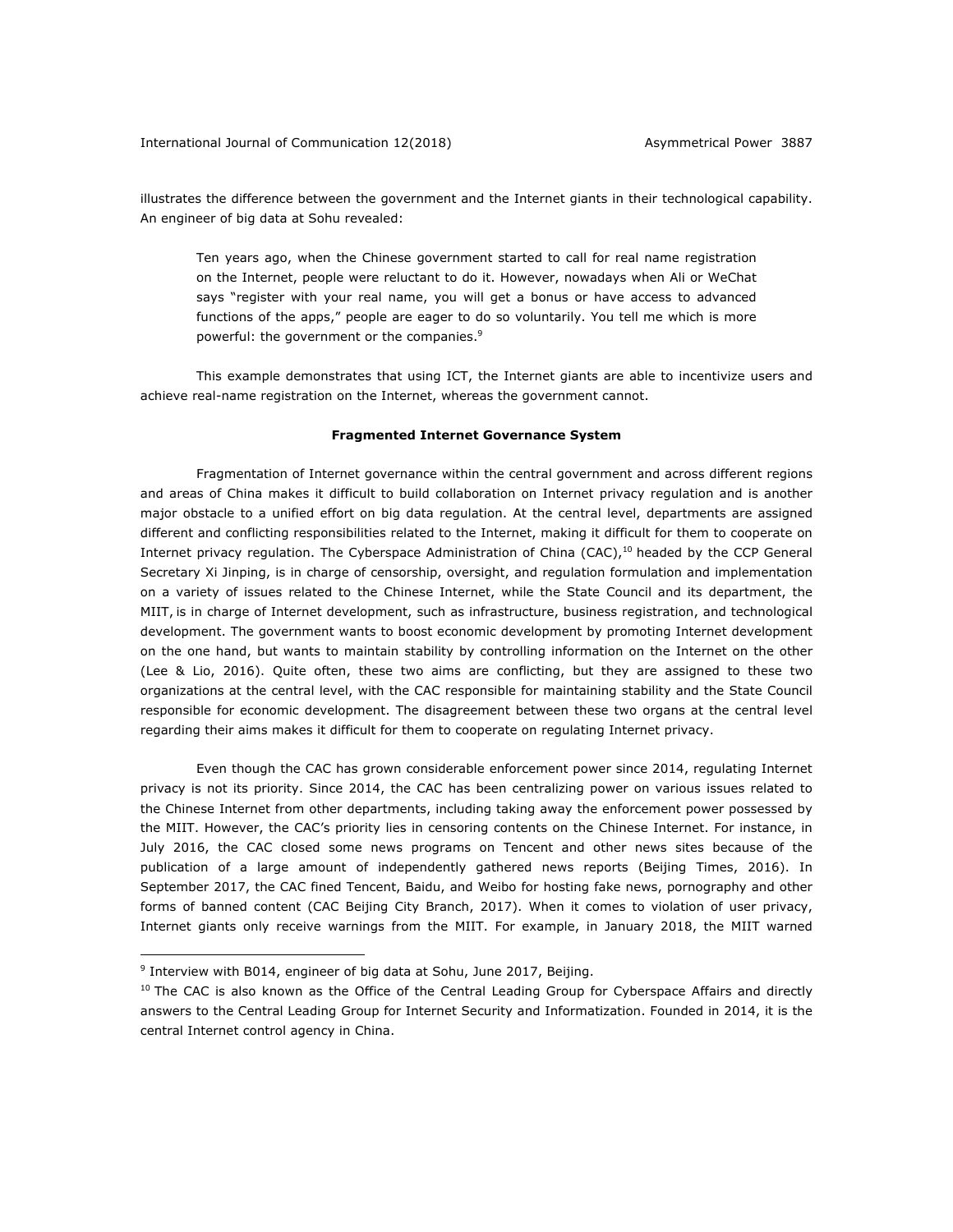1

Baidu, Ant Finance (a personal financial investment management APP), and Jinri Toutiao for their inadequate provision of data privacy measures to protect users' privacy.

The conflict of responsibilities and interests is further exacerbated downward to the local levels, making it hard for local governments to cooperate on Internet privacy regulation. Whereas central governments want to ensure compliance with their orders, local governments want to maximize the benefits they receive from their administration in the local areas (Egorov & Sonin, 2011). For example, the disagreement between central and local governments has impeded the building of a website that displays credits for all companies instructed by the State Council. The website requires sharing of companies' information online by different levels of governments. However, this information is crucial for local governments to bargain for political and economic resources. A senior manager of government relations at Baidu revealed:

This project has been going on for years, but it is still underdeveloped because some departments refuse to take part. The departments use the information to argue for financial and personnel resources, so they have to hold the information exclusively.<sup>11</sup>

The development of e-governance demonstrates the fragmentation across different areas of China. The unequal Internet development across different areas and the different motives of local government officials make it impossible to build a comprehensive and universal e-governance system. As a CEO of a private Internet company revealed:

Some counties in western China do not even have automatic office systems, while in some big cities like Beijing, Shanghai, and Shenzhen, people can almost do everything online. In some areas, e-governance is a priority of the local government. In these areas, even though the officials may not necessarily understand big data projects, they do it because of top-down orders or as a chance to apply for grants from upper level governments. In some other areas, the officials don't take e-governance or big data seriously, so they don't have the intention to build or use it. Some officials don't know what they need from the system, so it is difficult for us to design and build it.<sup>12</sup>

As can be seen, the fragmentation of Internet governance in Beijing and across different areas and regions in terms of interests and responsibilities has impeded collaboration within the government on Internet privacy regulation.

#### **The Social Credit System and Chinese Internet Giants**

The building of the social credit system is a typical example that reflects the role of Internet giants in big data application. China's social credit system is an information technology-driven ambition of the government, which aims to create a central repository of data on citizens and organizations for

 $11$  Interview with A004, senior manager of government relations at Baidu, October 2015, Beijing.

 $12$  Interview with B006, CEO of a government big data project contractor, May 2017, Hangzhou.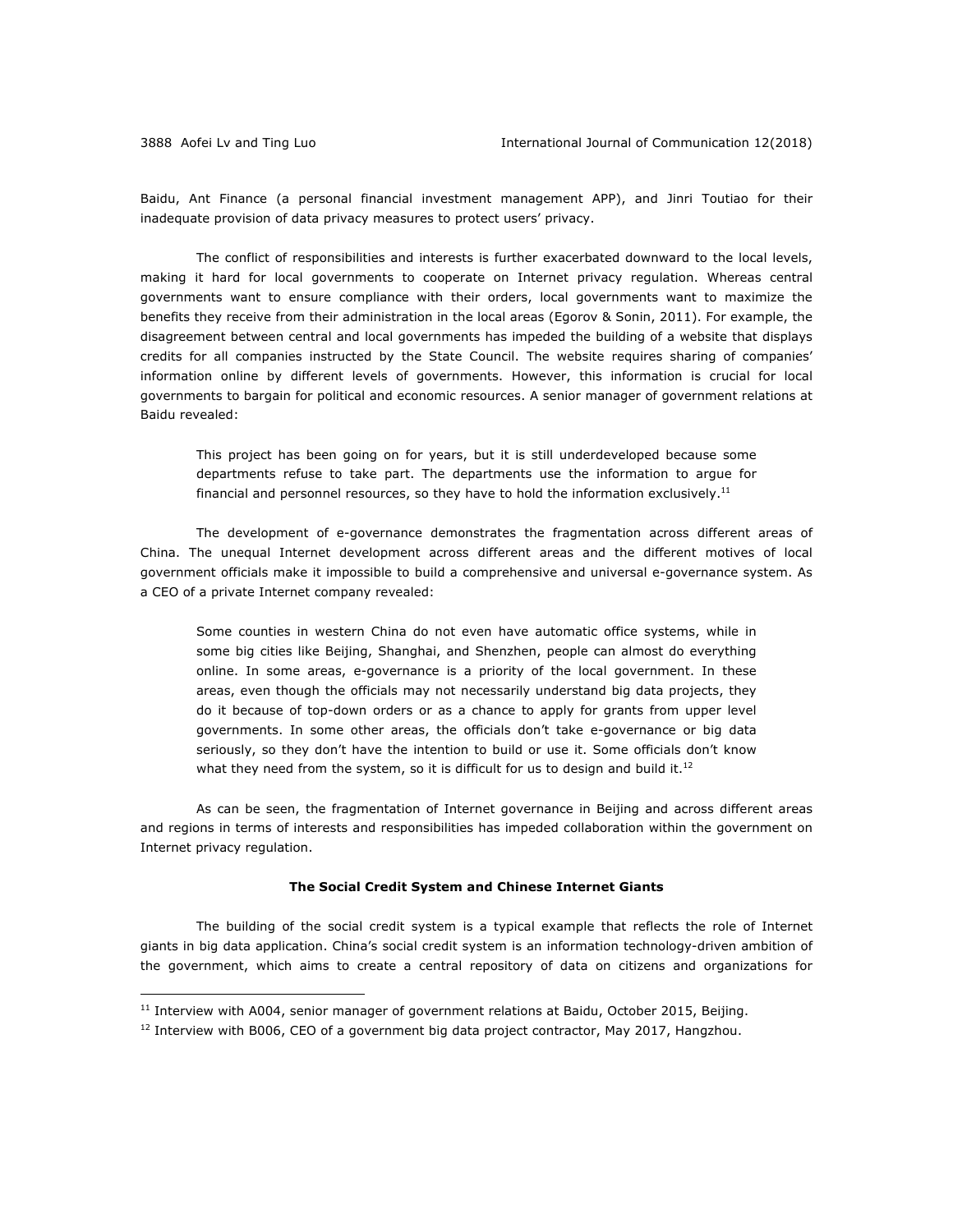monitoring, assessing, and changing their actions through carrots and sticks (Ohlberg, Ahmed, & Lang, 2017). It has been criticized by some Western observers and scholars for its potential to be used for political control. As some have claimed, the alliance of profit-driven private Internet companies with technological know-how and an authoritarian government could make the social credit system an effective tool for "Big Brother" to make compliant and patriotic citizens and prevent opposition (Clover, 2016). Yet, from the preceding discussion, we can see that while the Chinese government is a consumer of and investor in big data, the Internet giants have their own interests and privileged technology to address some profound social and economic problems via the social credit system. This has been neglected in the current discussion on the Chinese social credit system.

From the perspective of the Internet giants, they are building the social credit system for their commercial interests. A senior manager of Alibaba research noted that there were some major problems in the Chinese banking system: limited traceable credit record of individuals and companies stored, excessive bank transaction and administration fees, and the low penetration of bank card payment services. "We [Alibaba] are just trying to fill in those gaps."<sup>13</sup> In other words, the building of a social credit system is to address and solve these major problems in China's banking system and to achieve revenue for the Internet giants.

An important reason for assigning a social credit rating to every citizen is to build an inclusive finance system that will provide financial support, including loans to individuals from lower social classes and to small companies for business development. Small and medium companies in China, for example, either have no access to financial support from traditional banks or have to pay higher costs to obtain a loan. An interviewee explained how the social credit system could include individuals and companies deprived of access to financial support:

When we try to give loans to small and medium companies, for example, we have no place to check their credit system and financial records; even if banks have the records, they refuse to share the information with us. . . . Thus, before the government authorized eight Internet companies to build a social credit system, we [Alibaba] had already noticed the strong demand to build our own credit system based on our user data and algorithms. Our intention is to build an individual's credit history based on their expenditure, rather than income, because we can rely on our e-commerce platform to gather their consumption history. In this way, we also do not need to rely on the banking system to collaborate with us and provide us with information.<sup>14</sup>

However, in the building of a social credit system, the government and the Internet giants have different expectations. The government intends to first allow Internet giants to pilot rating schemes and then merge these pilot rating schemes and the data into a comprehensive central-level system (Hornby, 2017). Currently, every Internet giant is experimenting with what it can do technically with its data and algorithms with limited restrictions. "If the regulation does not explicitly state that doing something is

<sup>&</sup>lt;sup>13</sup> Interview with A017, senior manager of Alibaba Research, Alibaba, January 2016, Beijing.

<sup>&</sup>lt;sup>14</sup> Interview with A017, senior manager of Alibaba Research, Alibaba, January 2016, Beijing.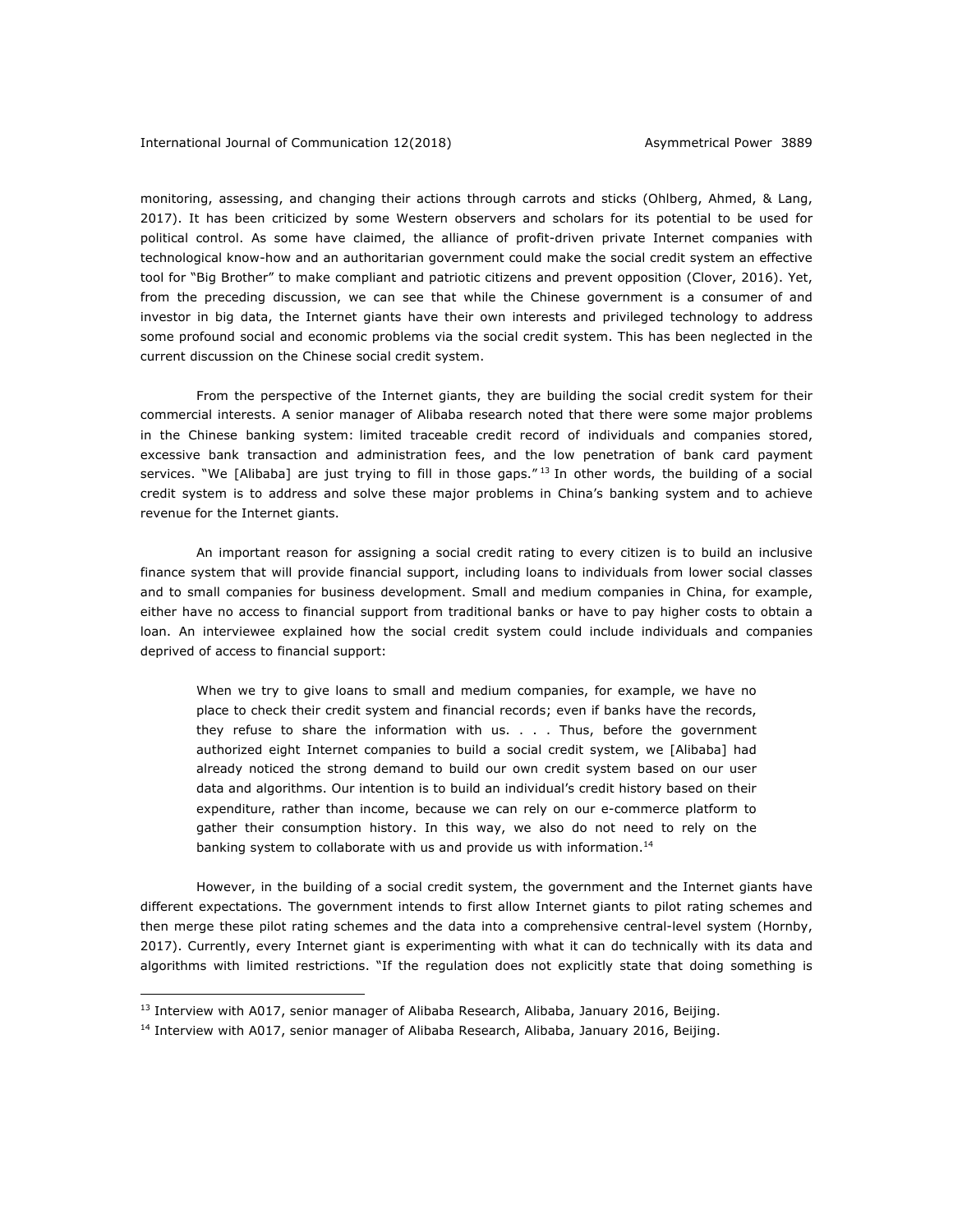<u>.</u>

illegal, then it is legal for us to do it."<sup>15</sup> This is precisely the current status of the regulation of the social credit system in China. There is no explicit restriction on how the Internet giants apply user data in building the social credit system, and thus they have space to push the boundaries of big data technology.

According to a senior manager of Alibaba, building this comprehensive central-level repository of data is not the Internet giants' intention. Rather, their intention is to have several companies offering different credit systems and providing users with choices.<sup>16</sup> As can be seen, the government relies heavily on the Internet giants' technological know-how to build such a comprehensive state-owned credit system, and it is not in the Internet giants' interest to build one system and transfer the ownership to the government. Because of the reluctance of the Internet giants to share data with rival platforms, the People's Bank of China decided not to issue any more licenses for the social credit system pilot in 2017 (Hornby, 2017).

Furthermore, it is also practically difficult to merge data from different Internet companies into one platform. As a CEO of a government big data project contractor explains:

Different Internet companies hold different types of data, because they collect data in different ways. Therefore, with the current technology, it is practically difficult to merge all data from different companies into one platform. Even if people did it, it would be difficult to use the data. <sup>17</sup>

It is too early to speculate on the potential of the government to use such a system for political control. Conversely, in the commercial version of the social credit system envisioned by the Internet giants, they have the potential to make users enormously dependent on the products and services they offer, despite the lack of transparent privacy policies. Thus, the most prominent problem of China's social credit system(s) is the asymmetry of power between the Internet giants and the users, instead of the "Big Brother" problem, as is believed.

The preceding analysis demonstrates the following key points. First, the Internet giants' access to technology and data makes them indispensable digital players in the building of the social credit system. Second, the Internet giants' lack of (enforcement of) transparent privacy policies and the lack of government interest in and capacity to regulate Internet privacy make it unlikely that there will be mechanisms built in to deal with data privacy risks. Third, given that the Chinese government relies on the Internet giants' technological know-how to build the system, and the technological obstacles of merging different data into one central repository, it is too early to speculate and worry about the potential of the government to use such a system for political control. But, with limited regulation on the use and application of big data, the privileged access to and control of big data technology does provide the Internet giants with considerable power to abuse user privacy and affect people's real-life chances, putting the users in an increasingly powerless position.

<sup>&</sup>lt;sup>15</sup> Interview with B005, senior manager of government relations, Oihoo360, May 2017, Beijing.

<sup>&</sup>lt;sup>16</sup> Interview with B005, senior manager of government relations, Oihoo360, May 2017, Beijing.

 $17$  Interview with B006, CEO of a government big data project contractor, May 2017, Hangzhou.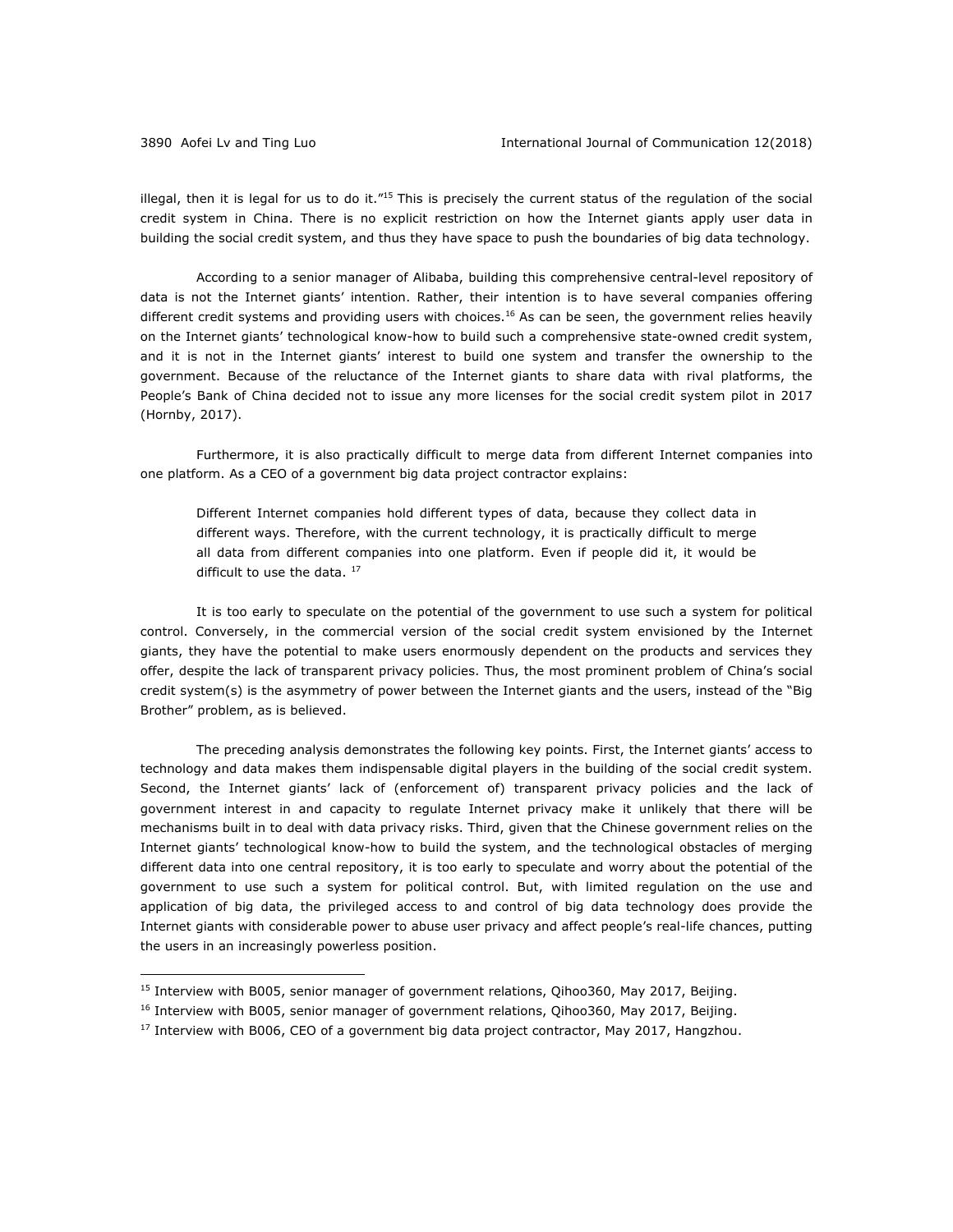#### **Conclusion**

We find that, similar to Google and Facebook, the Internet giants in China also filter information and decide who gets access to what knowledge or information in what form, creating the "filter bubble." The asymmetry of power between the Internet giants and the users is even worse in China in that the two key players of big data—the Internet giants and the government—are interested in exploiting the potential of big data, but regulation of the use of user data may be an obstacle to their goal. The Internet giants do not value the provision of transparent privacy policies and the enforcement of such policies, while the government, being an investor in and consumer of big data services, is neither interested in, nor technologically capable of, regulating big data technology. Moreover, there is no unified Internet governance system to solicit cooperation within the central government and across different regions and areas of China to regulate Internet privacy.

These contextual characteristics facilitate the building of a social credit system that pays little attention to Internet privacy. The case of the social credit system also demonstrates that the government relies on the Internet giants' technological know-how to build a government-owned central data system, but the Internet giants share a different vision of the social credit system—namely, they desire a privatized credit system that offers users choices. The technical barriers to merging data collected by different companies and government organs into one system and standardizing them also pose great obstacles to building the central system envisioned by the government. Thus, it is too early to worry about the "Big Brother" problem; the more prominent problem of the social credit system(s) is the widening digital divide between the Internet giants and users.

There are two important caveats in interpreting the findings of this article. First, we do not suggest that the "Big Brother" problem, commonly discussed by international observers and scholars, does not exist in China. The Chinese government can certainly use its political power to control the Internet giants if they become too technologically powerful. However, given that the Chinese government and the Internet giants are allies on economic and ICT development, it is unlikely that the government will strictly control the Internet giants through hard political means (e.g., shutting them down). Second, though we do not preclude the possibility of future regulation of Internet privacy by the Chinese government—with a change of interest, technological capability, and governance system—we have focused our analysis on the current stage of ICT development. We find that the protection of user privacy in the collection, storage, analysis, and usage of user data, which would impede the exploration of big data potential, is currently of concern to neither the government nor the Internet giants.

Finally, our findings also have important implications for the discussion about the political consequences of ICT development and the power of Internet giants. With the Internet giants' growing user base in China, and the contextual characteristics providing a relatively free environment for the collection and usage of user data, the giants may become even more powerful than their Western counterparts. People in the United States have already started to be aware of the potential of tech giants to be the new political power in Washington, while neither scholars nor the general public have paid sufficient attention to the potential of the Chinese Internet giants to be influential in the political arena (Solon & Siddiqui, 2017). Future studies could probe further into the power possessed by the Internet giants and their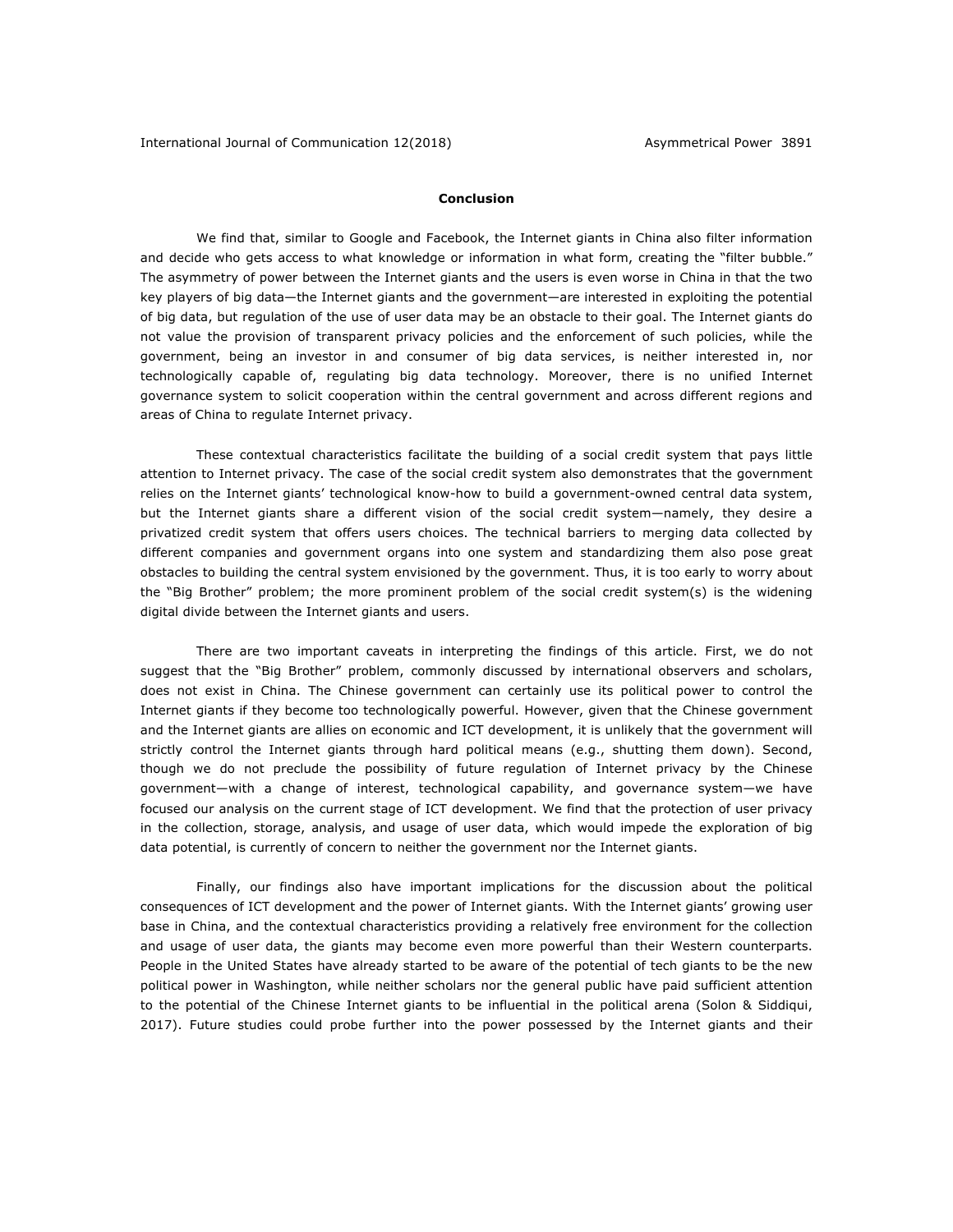impacts on society and the state. Beyond China, with the Chinese Internet giants' global expansion and entry into the global market, research on their interaction with the government and the citizens of the countries where they set up new businesses can certainly shed light on the tech giants' political and social impact across the planet.

#### **References**

- Acquisti, A., & Gross, R. (2006). Imagined communities: Awareness, information sharing, and privacy on the Facebook. In P. Golle & G. Danezis (Eds.), *Proceedings of the 6th workshop on privacy enhancing technologies* (pp. 36–58). Cambridge, UK: Robinson College.
- Altman, I. (1975). *The environment and social behavior: Privacy, personal space, territory, crowding*. Monterey, CA: Brooks/Cole.
- Andrejevic, M. (2014). The big data divide. *International Journal of Communication*, 8, 1673-1689.
- The Beijing News. (2018). Baidu's two apps access users' information without their consent [Baiduxi liangkuan APP weijing tishi kaiqi yinsi quanxian]. *Xinhua News Agency*. Retrieved from http://www.xinhuanet.com/fortune/2018-03/28/c\_1122600485.htm
- Beijing Times. (2016). Some websites are shut down for illegal report. *Renminwang*. Retrieved from http://society.people.com.cn/n1/2016/0725/c1008-28580811.html
- Boas, T. C. (2006). Weaving the authoritarian web: The control of Internet use in nondemocratic regimes. In J. Zysman & A. Newman (Eds.), *How revolutionary was the digital revolution? National responses, market transitions, and global technology* (pp. 361–378). Stanford, CA: Stanford Business Books.
- boyd, d., & Crawford, K. (2012). Critical questions for big data: Provocations for a cultural, technological, and scholarly phenomenon. *Information Communication and Society*, *15*(5), 662–679. http://doi.org/10.1080/1369118X.2012.678878
- CAC Beijing City Branch. (2017). Wangxin chufa weibo weixin tieba: dui weigui xinxi weijindao chuli yiwu [CAC penalised Baidu tieba for not strictly managing illegal content]. *Wangyi163*. Retrieved from http://news.163.com/17/0925/16/CV6M1SN00001899N.html
- Cambridge Analytica: Facebook data-harvest firm to shut. (2018). *BBC*. Retrieved from http://www.bbc.com/news/business-43983958
- Chen, J., Pan, J., & Xu, Y. (2016). Sources of authoritarian responsiveness: A field experiment in China. *American Journal of Political Science*, *60*(2), 383–400.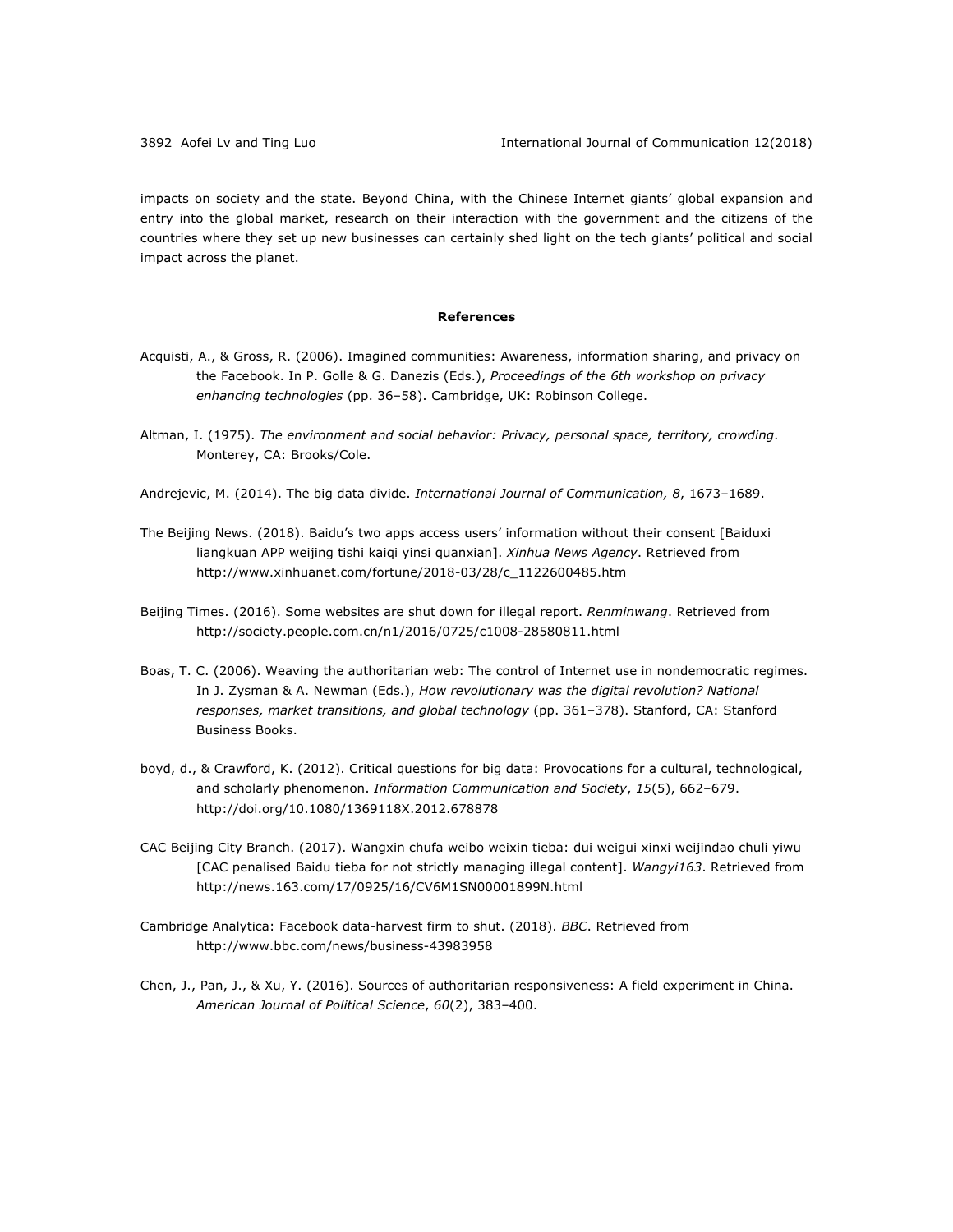- China investigates the search engine Baidu after student's death. (2016). *BBC*. Retrieved from http://www.bbc.com/news/business-36189252
- Clover, C. (2016). China: When big data meets big brother. *Financial Times*. Retrieved from https://www.ft.com/content/b5b13a5e-b847-11e5-b151-8e15c9a029fb
- CNNIC. (2018). *Di Sishiyici Zhongguo Hulian Wangluo Fazhan Zhuangkuang Tongji Baogao* [The 41st statistic report on the development of China's Internet]. *China Internet Network Information Center*, Beijing, China.
- Curry, E. (2016). The big data value chain: Definitions, concepts, and the theoretical approaches. In J. M. Cavanillas, E. Curry, & W. Wahlster (Eds.), *New horizons for a data-driven economy: A roadmap for usage and exploitation of big data in Europe* (pp. 29–37). Berlin, Germany: Springer. http://doi.org/10.1007/978-3-319-21569-3
- Egorov, G., & Sonin, K. (2011). Dictators and their viziers: Endogenizing the loyalty-competence trade-off. *Journal of the European Economic Association*, *9*(5), 903–930.
- Farrall, K. N. (2008). Global privacy in flux: Illuminating privacy across cultures in China and the U.S. *International Journal of Communication*, *2*, 993–1030.
- Fayyad, U., Piatetsky-Shapiro, G., & Smyth, P. (1996). From data mining to knowledge discovery in databases. *AI Magazine*, *17*(3), 37–54. http://doi.org/10.1145/240455.240463
- Garton-Ash, T. (2013). If big brother came back, he'd be a public-private partnership. *The Guardian*. Retrieved from https://www.theguardian.com/commentisfree/2013/jun/27/big-brother-publicprivate-partnership-nsa
- Greenwald, G. (2014). *No place to hide: Edward Snowden, the NSA, and the U.S. surveillance state*. London, UK: Hamish Hamilton.
- Han, R. (2015). Manufacturing consent in cyberspace: China's "fifty-cent army." *Journal of Current Chinese Affairs*, *44*(2), 105–134.
- Hornby, L. (2017). China changes tack on "social credit" scheme plan. *Financial Times*. Retrieved from https://www.ft.com/content/f772a9ce-60c4-11e7-91a7-502f7ee26895
- Jia, K., & Kenney, M. (2016). *Mobile Internet business models in China: Vertical hierarchies, horizontal conglomerates, or business groups* (BRIE Working Paper 2016-6). Retrieved from http://www.brie.berkeley.edu/wp-content/uploads/2015/02/Working-Paper-2016- 6.JiaKenney.pdf%0A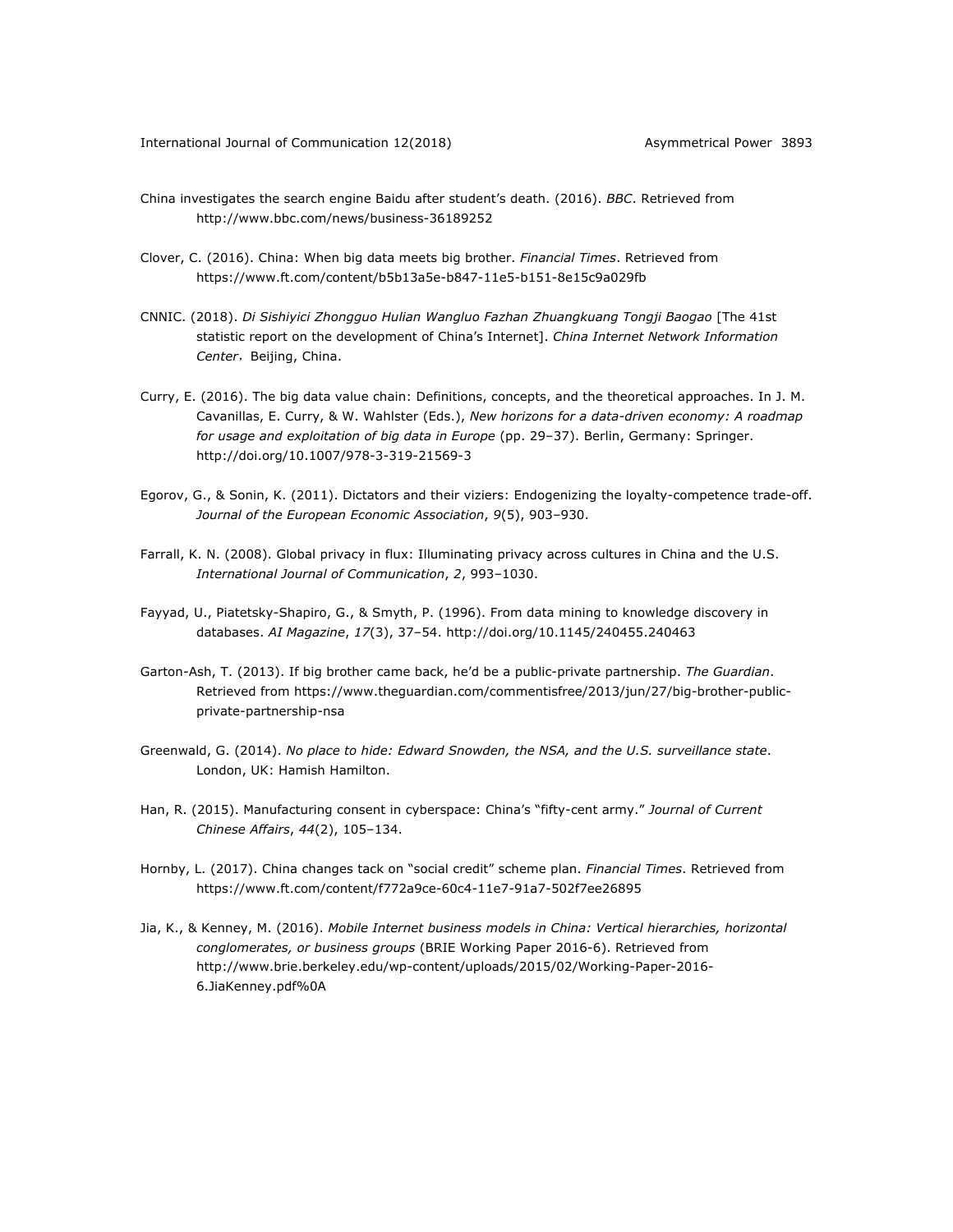- King, G., Pan, J., & Roberts, M. E. (2017). How the Chinese government fabricates social media posts for strategic distraction, not engaged argument. *American Political Science Review*, *111*(3), 484–501.
- Lee, M.-H., & Lio, M.-C. (2016). The impact of information and communication technology on public governance and corruption in China. *Information Development*, *32*(2), 127–141.
- Lyon, D. (2003). *Surveillance as social sorting: Privacy, risk, and digital discrimination*. London, UK: Routledge.
- Mackinnon, R. (2011). China's "networked authoritarianism." *Journal of Democracy*, *22*(2), 32–46. doi:10.1353/jod.2011.0033
- Manovich, L. (2012). Trending: The promises and the challenges of big social data. In M. K. Gold (Ed.), *Debates in the digital humanities*, (VI, 460-475). Minneapolis, MN: University of Minnesota Press. http://doi.org/10.5749/minnesota/9780816677948.003.0047
- McDougall, B. S., & Hansson, A. (Eds.). (2002). *Chinese concepts of privacy* (Vol. 55 of Sinica Leidensia). Leiden, The Netherlands: Brill.
- MIIT. (2010). *Guanyu piping beijing qihu keji youxian gongsi he shenzhen tengxun jisuanji xitong youxian gongside tongbao* [Criticism of Beijing Qihoo Technology Co., Ltd. and Shenzhen Tencent Computer System Co., Ltd.]. Retrieved from http://www.miit.gov.cn/n1278117/n1287041/ n4312488/c4312593/content.html
- Miller, B. (2016). *Automated detection of Chinese government astroturfers using network and social metadata.* Retrieved from SSRN: https://ssrn.com/abstract=2738325
- Nandu Personal Data Protection Research Centre. (2017). *Annual report of privacy policy transparency*. Retrieved from http://www.dgcs-research.net/a/Opinion/2018/0310/126.html
- Ohlberg, M., Ahmed, S., & Lang, B. (2017). *Central planning and local experiments: The complex implementation of China's Social Credit System*. Berlin, Germany: Merics.
- Pariser, E. (2011). *The filter bubble: How the new personalized web is changing what we read and how we think*. New York, NY: Penguin.
- The People's Bank of China. (2010). *Fei jinrong jigou zhifu guanli banfa* [Nonfinancial institutions payment service management measures]. Retrieved from http://www.pbc.gov.cn/tiaofasi/144941/ 144957/2845832/index.html
- Puschmann, C., & Burgess, J. (2014). The politics of Twitter data. In K. Weller, A. Bruns, J. Burgess, C. Puschmann, & M. Mahr (Eds.), *Twitter and society* (pp. 43–54). New York, NY: Peter Lang.